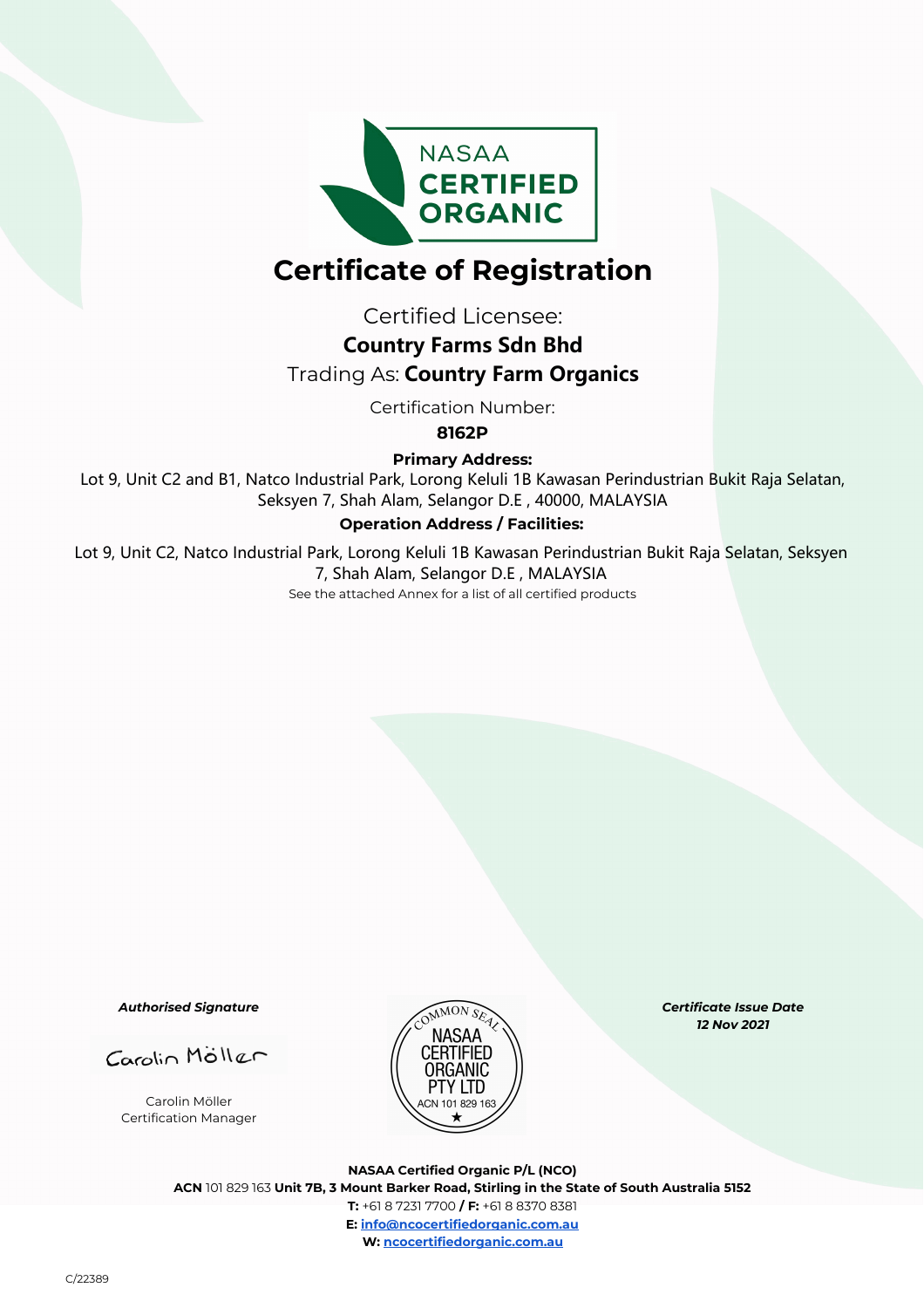

### **PROGRAM STANDARDS / REGULATIONS**

| ORGANIO                      | Certified to the United States Department of Agriculture (USDA) National Organic<br>Program (NOP) 7 CFR Part 205<br>Accreditor: United States Department of Agriculture<br>Scope: Handling                                                                                                                                                                                                                                                                                                                                                  | Effective Date:<br>09 Apr 2013<br>Anniversary date:<br>01 Aug 2022  |
|------------------------------|---------------------------------------------------------------------------------------------------------------------------------------------------------------------------------------------------------------------------------------------------------------------------------------------------------------------------------------------------------------------------------------------------------------------------------------------------------------------------------------------------------------------------------------------|---------------------------------------------------------------------|
| (USDA NOP)                   | Once certified, a production or handling operation's organic certification continues in effect until surrendered,<br>suspended or revoked.<br>However an annual Certificate is issued as the operation's Anniversary date will change                                                                                                                                                                                                                                                                                                       |                                                                     |
| (EU)                         | Certified in accordance with NASAA Organic and Biodynamic Standard<br>Accreditor: IOAS (Reg#: 11) - ISO/IEC 17065 & EU Equivalence<br><b>Scope:</b> Category D: Processed Agricultural Products For Use As Food<br>EU recognised Certification Body: MY-BIO-119<br>Equivalent to Council Regulation (EC) 834/2007 Article 29(1) & (EC) 889/2008<br>This document has been issued in accordance with Regulation (EU) 2018/848 to certify that the operator (or<br>group of operators - see Annex) meets the requirements of that Regulation. | Valid Until Date:<br>31 Oct 2022<br>Date of Control:<br>01 Sep 2021 |
| <b>ACCREDITED</b><br>(IFOAM) | Certified in accordance with NASAA Organic and Biodynamic Standard and IFOAM<br><b>Program Operator Additional Requirements</b><br>Accreditor: IOAS (Reg#: 11) - IFOAM<br>Scope:Handling                                                                                                                                                                                                                                                                                                                                                    | Valid Until Date:<br>31 Oct 2022                                    |

*Authorised Signature*

Carolin Möller

Carolin Möller Certification Manager



*Certificate Issue Date 12 Nov 2021* 

**NASAA Certified Organic P/L (NCO) ACN** 101 829 163 **Unit 7B, 3 Mount Barker Road, Stirling in the State of South Australia 5152 T:** +61 8 7231 7700 **/ F:** +61 8 8370 8381 **E: info@ncocertifiedorganic.com.au W: ncocertifiedorganic.com.au**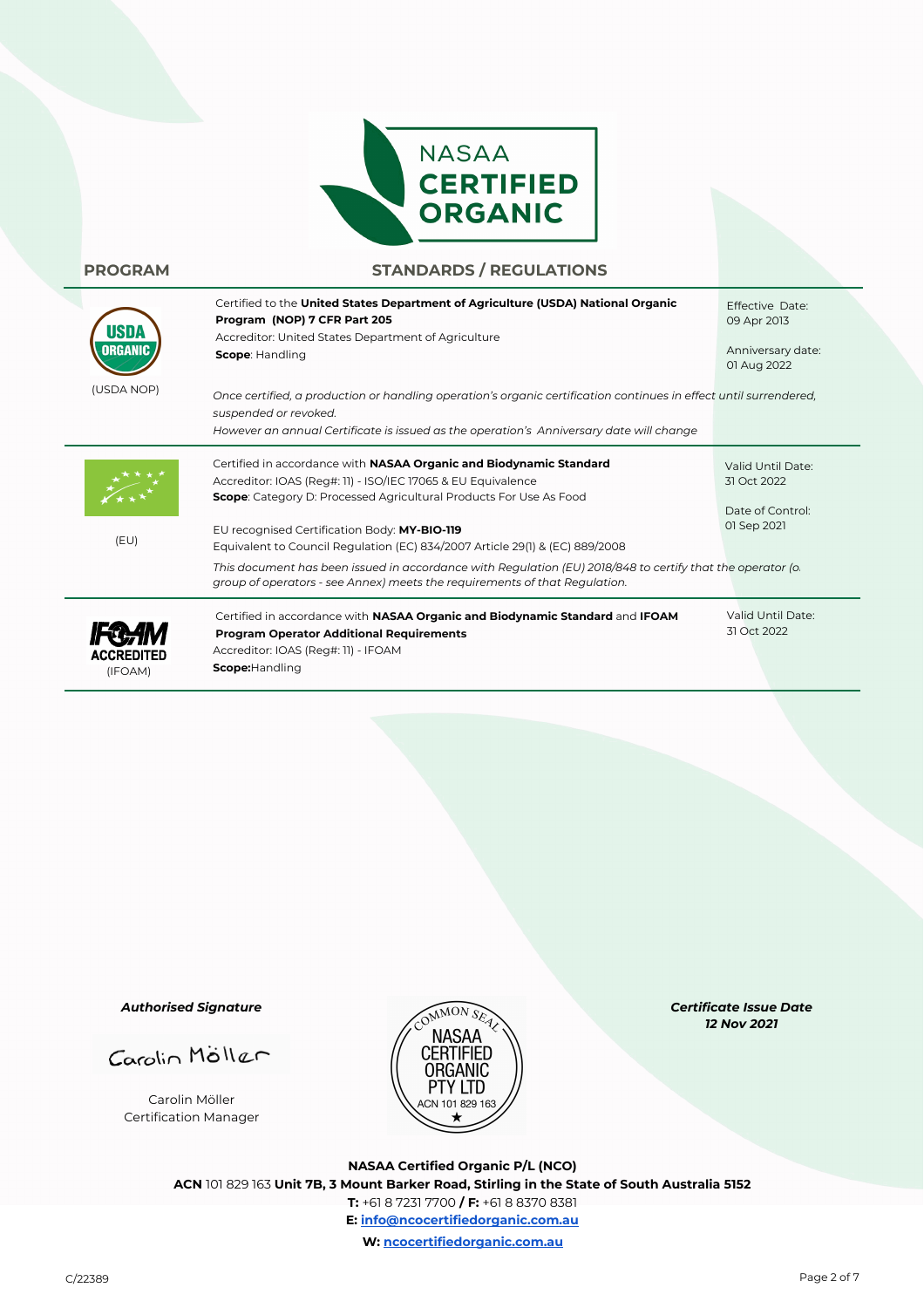### **ANNEX**

This Annex lists the crops/livestock/products/services registered with NASAA Certified Organic as compliant with the standards and/or market access programs as detailed below. This Annex is only valid when used in conjunction with the corresponding NASAA Certified Organic Certificate of Registration. The Certificate and Annex remain the property of NASAA Certified Organic Pty Ltd to whom it must be returned if required.

### **Certified Operation/ Company Name and Address:**

Country Farms Sdn Bhd

Lot 9, Unit C2 and B1, Natco Industrial Park, Lorong Keluli 1B Kawasan Perindustrian Bukit Raja Selatan, Seksyen 7, Shah Alam, Selangor D.E , 40000, MALAYSIA **Certification Number:** 8162P

| <b>PRODUCT / TRADE NAME</b> | PRODUCT CATEGORY                  | <b>SERVICES</b>               | <b>ORGANIC STATUS</b> |
|-----------------------------|-----------------------------------|-------------------------------|-----------------------|
| Peanut Butter (crunchy)     | Butters (Non-Dairy)               | <b>NOP</b>                    | 100% Organic          |
| Peanut Butter (crunchy)     | Butters (Non-Dairy)               | IFOAM, NOS                    | Organic               |
| Peanut Butter (smooth)      | Butters (Non-Dairy)               | <b>NOP</b>                    | 100% Organic          |
| Peanut Butter (smooth)      | Butters (Non-Dairy)               | <b>IFOAM, NOS</b>             | Organic               |
| Avocado Oil                 | Vegetable Oils (Seed<br>and Nuts) | IFOAM, EU, NOS                | Organic               |
| Extra Virgin Olive Oil      | Vegetable Oils (Seed<br>and Nuts) | IFOAM, EU, NOS                | Organic               |
| <b>Flaxseed Oil</b>         | Vegetable Oils (Seed<br>and Nuts) | IFOAM, EU, NOS                | Organic               |
| Sacha Inchi Oil             | Vegetable Oils (Seed<br>and Nuts) | IFOAM, EU, NOS                | Organic               |
| Sesame Oil                  | Vegetable Oils (Seed<br>and Nuts) | IFOAM, EU, NOS                | Organic               |
| Virgin Coconut Oil          | Vegetable Oils (Seed<br>and Nuts) | <b>NOP</b>                    | 100% Organic          |
| Virgin Coconut Oil          | Vegetable Oils (Seed<br>and Nuts) | IFOAM, EU, NOS                | Organic               |
| <b>Black Raisin</b>         | <b>Dried Fruit</b>                | IFOAM, NOS, NOP               | Organic               |
| <b>Dried Blueberries</b>    | <b>Dried Fruit</b>                | IFOAM, NOS, NOP               | Organic               |
| <b>Dried Cherries</b>       | <b>Dried Fruit</b>                | IFOAM, NOS, NOP               | Organic               |
| <b>Dried Cranberries</b>    | <b>Dried Fruit</b>                | IFOAM, NOP, EU,<br><b>NOS</b> | Organic               |
| <b>Green Raisin</b>         | <b>Dried Fruit</b>                | IFOAM, NOS, NOP               | Organic               |
| Red Goji Berry              | <b>Dried Fruit</b>                | IFOAM, NOP, EU,<br><b>NOS</b> | Organic               |
| <b>Red Raisin</b>           | <b>Dried Fruit</b>                | IFOAM, NOS, NOP               | Organic               |
| Chilli Powder               | Herbs and Spices                  | <b>NOP</b>                    | 100% Organic          |
| Chilli Powder               | Herbs and Spices                  | IFOAM, EU, NOS                | Organic               |
| <b>Black Pepper Powder</b>  | Herbs and Spices                  | <b>NOP</b>                    | 100% Organic          |
| <b>Black Pepper Powder</b>  | Herbs and Spices                  | IFOAM, EU, NOS                | Organic               |
| Cinnamon Powder             | Herbs and Spices                  | <b>NOP</b>                    | 100% Organic          |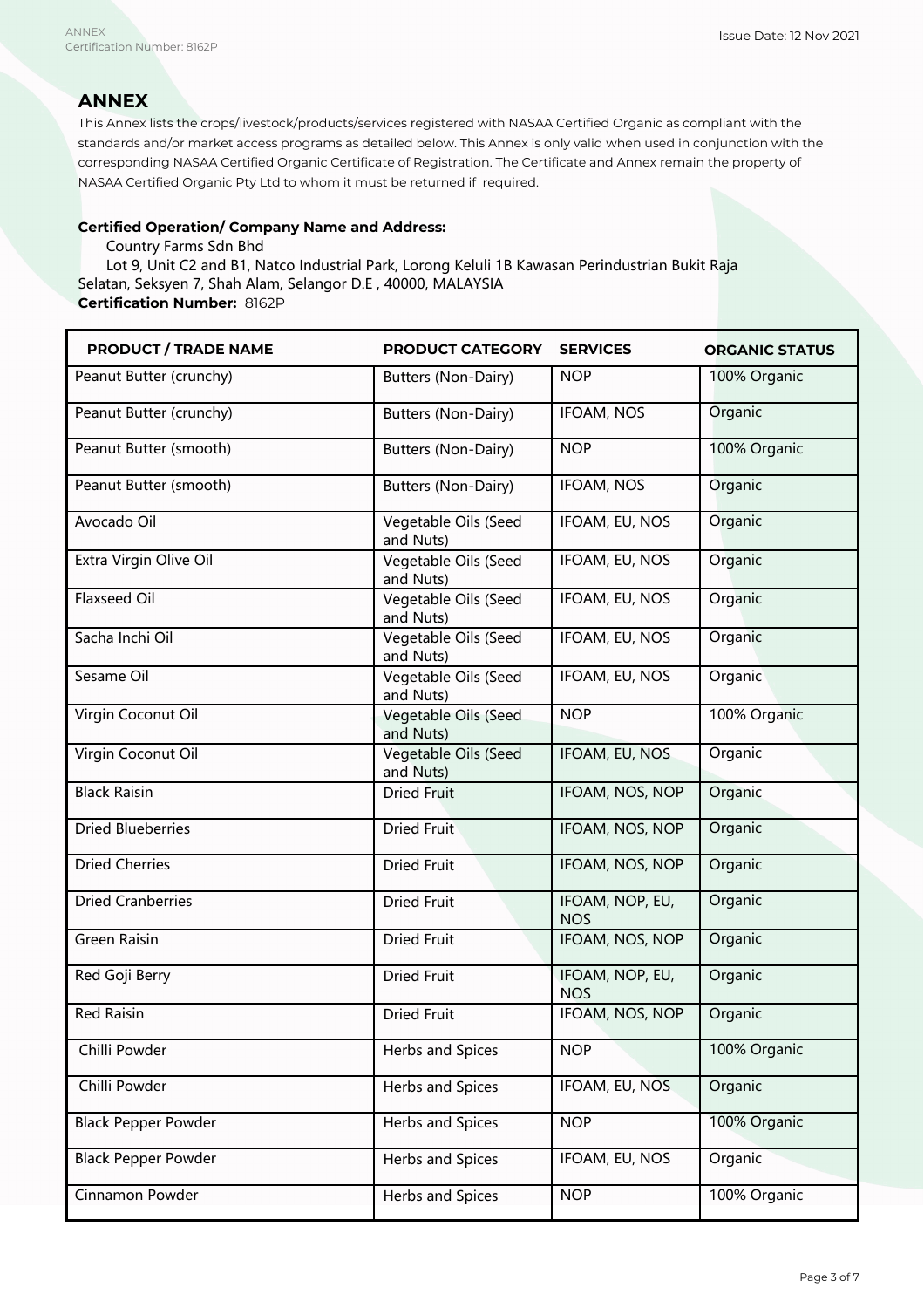| <b>Cinnamon Powder</b>         | <b>Herbs and Spices</b>                                          | <b>IFOAM, EU, NOS</b>         | Organic      |
|--------------------------------|------------------------------------------------------------------|-------------------------------|--------------|
| <b>Ginger Powder</b>           | Herbs and Spices                                                 | <b>NOP</b>                    | 100% Organic |
| <b>Ginger Powder</b>           | Herbs and Spices                                                 | IFOAM, EU, NOS                | Organic      |
| <b>Turmeric Powder</b>         | Herbs and Spices                                                 | <b>NOP</b>                    | 100% Organic |
| <b>Turmeric Powder</b>         | Herbs and Spices                                                 | IFOAM, EU, NOS                | Organic      |
| Lemon Juice                    | Sauces and Dressings                                             | <b>IFOAM, EU, NOS</b>         | Organic      |
| Raw Apple Cider Vinegar        | Vinegars                                                         | IFOAM, EU, NOS                | Organic      |
| Raw Pomegranate Vinegar        | Vinegars                                                         | IFOAM, EU, NOS                | Organic      |
| Almonds                        | Processed Nuts,<br><b>Coated Nuts and Nut</b><br><b>Mixtures</b> | IFOAM, EU, NOS                | Organic      |
| <b>Brazil Nut</b>              | Processed Nuts,<br>Coated Nuts and Nut<br><b>Mixtures</b>        | IFOAM, EU, NOS                | Organic      |
| Pecans                         | Processed Nuts,<br>Coated Nuts and Nut<br><b>Mixtures</b>        | <b>NOP</b>                    | 100% Organic |
| Pecans                         | Processed Nuts,<br>Coated Nuts and Nut<br><b>Mixtures</b>        | IFOAM, EU, NOS                | Organic      |
| Walnuts                        | Processed Nuts,<br>Coated Nuts and Nut<br><b>Mixtures</b>        | IFOAM, EU, NOS                | Organic      |
| Muesli (Berry) (Berry Oatmeal) | <b>Breakfast Cereals</b>                                         | <b>NOP</b>                    | 100% Organic |
| Muesli (Berry) (Berry Oatmeal) | <b>Breakfast Cereals</b>                                         | <b>IFOAM, NOS</b>             | Organic      |
| <b>Wheat Flour</b>             | Flours (including Seed<br>Meals) and Starches                    | <b>NOP</b>                    | 100% Organic |
| <b>Wheat Flour</b>             | <b>Flours (including Seed</b><br>Meals) and Starches             | IFOAM, EU, NOS                | Organic      |
| Whole Wheat Flour              | Flours (including Seed<br>Meals) and Starches                    | <b>NOP</b>                    | 100% Organic |
| <b>Whole Wheat Flour</b>       | Flours (including Seed<br>Meals) and Starches                    | IFOAM, EU, NOS                | Organic      |
| 5 Colour Bean                  | Whole, Broken or<br><b>Flaked Cereals and</b><br>Grains          | IFOAM, NOP, EU,<br><b>NOS</b> | Organic      |
| 7 Colour Soup Mix              | Whole, Broken or<br>Flaked Cereals and<br>Grains                 | IFOAM, NOP, EU,<br><b>NOS</b> | Organic      |
| Adzuki Bean                    | Whole, Broken or<br>Flaked Cereals and<br>Grains                 | <b>NOP</b>                    | 100% Organic |
| Adzuki Bean                    | Whole, Broken or<br>Flaked Cereals and<br>Grains                 | IFOAM, EU, NOS                | Organic      |
| Black Bean Green Kernel        | Whole, Broken or<br>Flaked Cereals and<br>Grains                 | <b>NOP</b>                    | 100% Organic |
| Black Bean Green Kernel        | Whole, Broken or<br>Flaked Cereals and<br>Grains                 | IFOAM, EU, NOS                | Organic      |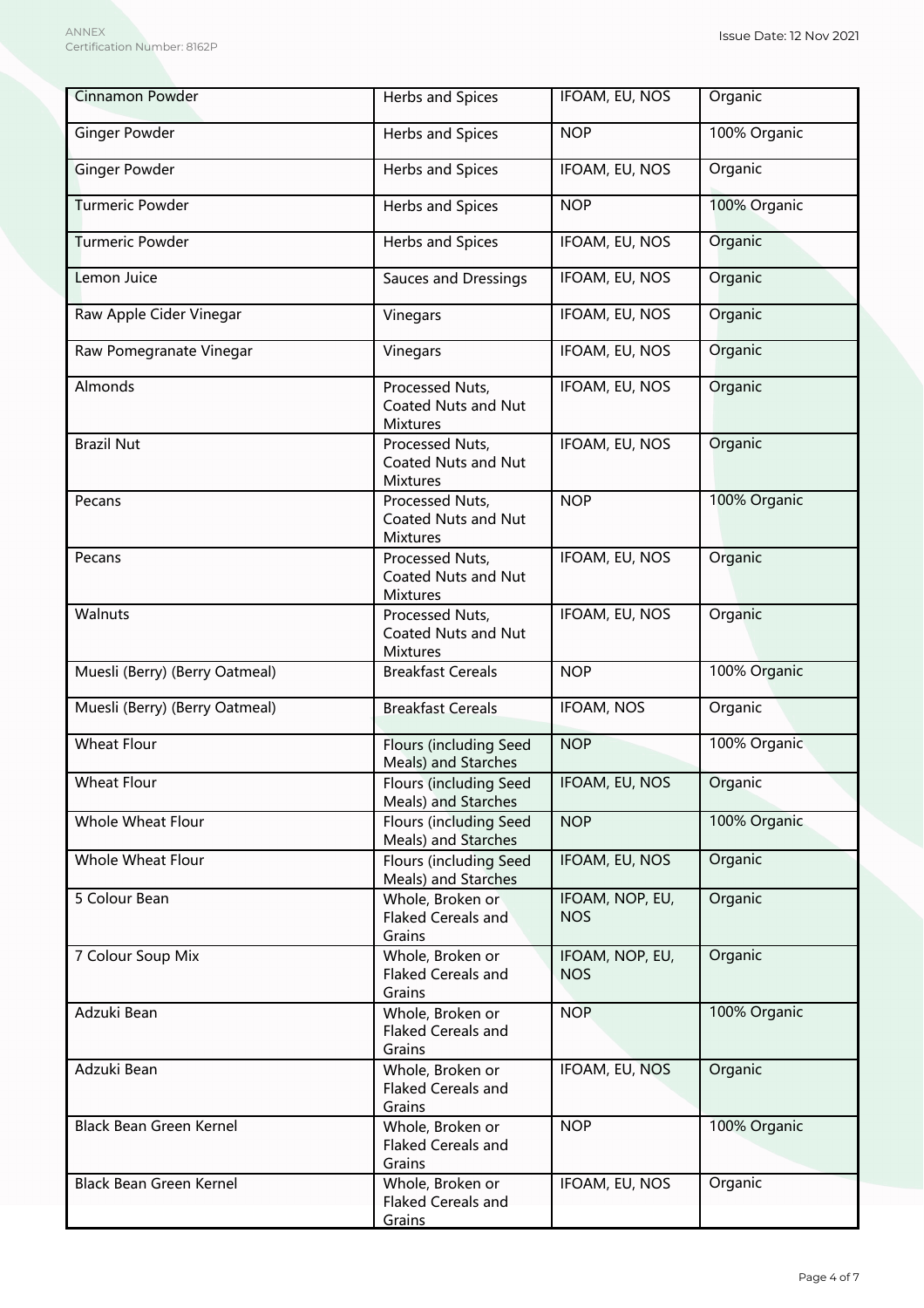| <b>Black Sesame Seed</b>           | Whole, Broken or<br>Flaked Cereals and<br>Grains        | <b>NOP</b>                    | 100% Organic |
|------------------------------------|---------------------------------------------------------|-------------------------------|--------------|
| <b>Black Sesame Seed</b>           | Whole, Broken or<br><b>Flaked Cereals and</b><br>Grains | IFOAM, EU, NOS                | Organic      |
| <b>Black Soy Bean</b>              | Whole, Broken or<br><b>Flaked Cereals and</b><br>Grains | <b>NOP</b>                    | 100% Organic |
| <b>Black Soy Bean</b>              | Whole, Broken or<br><b>Flaked Cereals and</b><br>Grains | IFOAM, EU, NOS                | Organic      |
| <b>Brown Flaxseed</b>              | Whole, Broken or<br><b>Flaked Cereals and</b><br>Grains | <b>NOP</b>                    | 100% Organic |
| <b>Brown Flaxseed</b>              | Whole, Broken or<br><b>Flaked Cereals and</b><br>Grains | IFOAM, EU, NOS                | Organic      |
| Canadian Large Flake Rolled Oats   | Whole, Broken or<br><b>Flaked Cereals and</b><br>Grains | IFOAM, NOS, NOP               | Organic      |
| <b>Canadian Quick Oats</b>         | Whole, Broken or<br>Flaked Cereals and<br>Grains        | IFOAM, NOS, NOP               | Organic      |
| Chia Seed                          | Whole, Broken or<br>Flaked Cereals and<br>Grains        | <b>NOP</b>                    | 100% Organic |
| Chia Seed                          | Whole, Broken or<br>Flaked Cereals and<br>Grains        | IFOAM, EU, NOS                | Organic      |
| Ciheran White Rice with Red Quinoa | Whole, Broken or<br>Flaked Cereals and<br>Grains        | IFOAM, NOP, EU,<br><b>NOS</b> | Organic      |
| Ciherang White Rice                | Whole, Broken or<br><b>Flaked Cereals and</b><br>Grains | IFOAM, NOP, EU,<br><b>NOS</b> | Organic      |
| Coconut Flour                      | Whole, Broken or<br><b>Flaked Cereals and</b><br>Grains | <b>NOP</b>                    | 100% Organic |
| Coconut Flour                      | Whole, Broken or<br><b>Flaked Cereals and</b><br>Grains | IFOAM, EU, NOS                | Organic      |
| Dark Red Kidney Bean               | Whole, Broken or<br><b>Flaked Cereals and</b><br>Grains | <b>NOP</b>                    | 100% Organic |
| Dark Red Kidney Bean               | Whole, Broken or<br>Flaked Cereals and<br>Grains        | IFOAM, EU, NOS                | Organic      |
| Golden Flaxseed                    | Whole, Broken or<br>Flaked Cereals and<br>Grains        | <b>NOP</b>                    | 100% Organic |
| Golden Flaxseed                    | Whole, Broken or<br>Flaked Cereals and<br>Grains        | IFOAM, EU, NOS                | Organic      |
| <b>Green Lentils</b>               | Whole, Broken or<br>Flaked Cereals and<br>Grains        | <b>NOP</b>                    | 100% Organic |
| <b>Green Lentils</b>               | Whole, Broken or<br>Flaked Cereals and<br>Grains        | IFOAM, EU, NOS                | Organic      |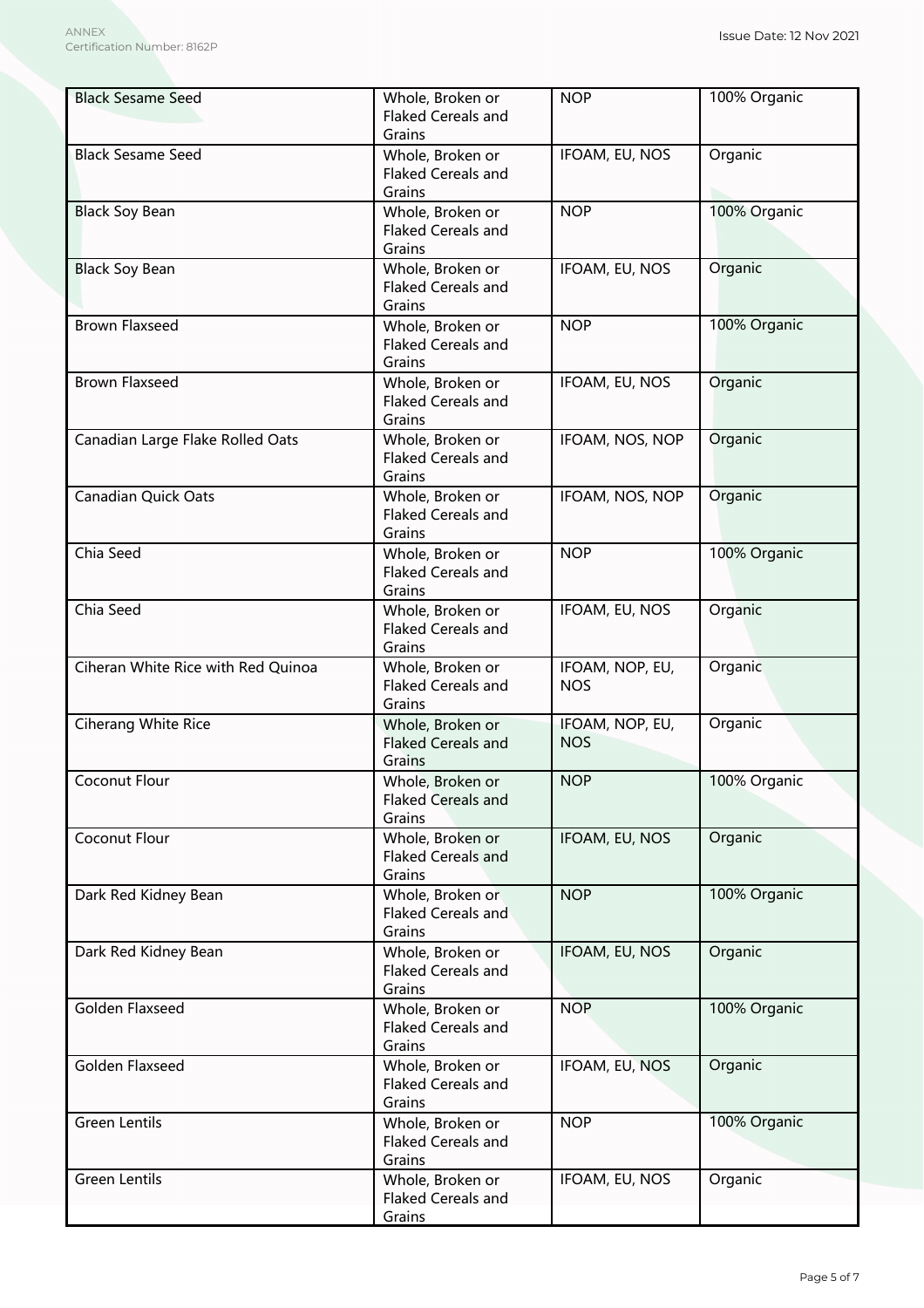| <b>Hulled Buckwheat</b> | Whole, Broken or<br>Flaked Cereals and<br>Grains        | <b>NOP</b>        | 100% Organic |
|-------------------------|---------------------------------------------------------|-------------------|--------------|
| Hulled Buckwheat        | Whole, Broken or<br>Flaked Cereals and<br>Grains        | IFOAM, EU, NOS    | Organic      |
| <b>Hulled Millet</b>    | Whole, Broken or<br><b>Flaked Cereals and</b><br>Grains | <b>NOP</b>        | 100% Organic |
| <b>Hulled Millet</b>    | Whole, Broken or<br><b>Flaked Cereals and</b><br>Grains | IFOAM, EU, NOS    | Organic      |
| <b>Instant Oats</b>     | Whole, Broken or<br><b>Flaked Cereals and</b><br>Grains | <b>NOP</b>        | 100% Organic |
| <b>Instant Oats</b>     | Whole, Broken or<br>Flaked Cereals and<br>Grains        | IFOAM, NOS        | Organic      |
| Mung Bean               | Whole, Broken or<br><b>Flaked Cereals and</b><br>Grains | <b>NOP</b>        | 100% Organic |
| Mung Bean               | Whole, Broken or<br>Flaked Cereals and<br>Grains        | IFOAM, EU, NOS    | Organic      |
| Oat Bran                | Whole, Broken or<br>Flaked Cereals and<br>Grains        | <b>NOP</b>        | 100% Organic |
| Oat Bran                | Whole, Broken or<br>Flaked Cereals and<br>Grains        | <b>IFOAM, NOS</b> | Organic      |
| Oat Kernel              | Whole, Broken or<br>Flaked Cereals and<br>Grains        | <b>NOP</b>        | 100% Organic |
| Oat Kernel              | Whole, Broken or<br><b>Flaked Cereals and</b><br>Grains | IFOAM, EU, NOS    | Organic      |
| Popcorn                 | Whole, Broken or<br><b>Flaked Cereals and</b><br>Grains | IFOAM, EU, NOS    | Organic      |
| Psyllium Husk           | Whole, Broken or<br>Flaked Cereals and<br>Grains        | <b>NOP</b>        | 100% Organic |
| Psyllium Husk           | Whole, Broken or<br><b>Flaked Cereals and</b><br>Grains | IFOAM, EU, NOS    | Organic      |
| Pumpkin Seed            | Whole, Broken or<br>Flaked Cereals and<br>Grains        | <b>NOP</b>        | 100% Organic |
| Pumpkin Seed            | Whole, Broken or<br>Flaked Cereals and<br>Grains        | IFOAM, EU, NOS    | Organic      |
| Quinoa Black            | Whole, Broken or<br>Flaked Cereals and<br>Grains        | <b>NOP</b>        | 100% Organic |
| Quinoa Black            | Whole, Broken or<br>Flaked Cereals and<br>Grains        | IFOAM, EU, NOS    | Organic      |
| Quinoa Pearled White    | Whole, Broken or<br>Flaked Cereals and<br>Grains        | <b>NOP</b>        | 100% Organic |